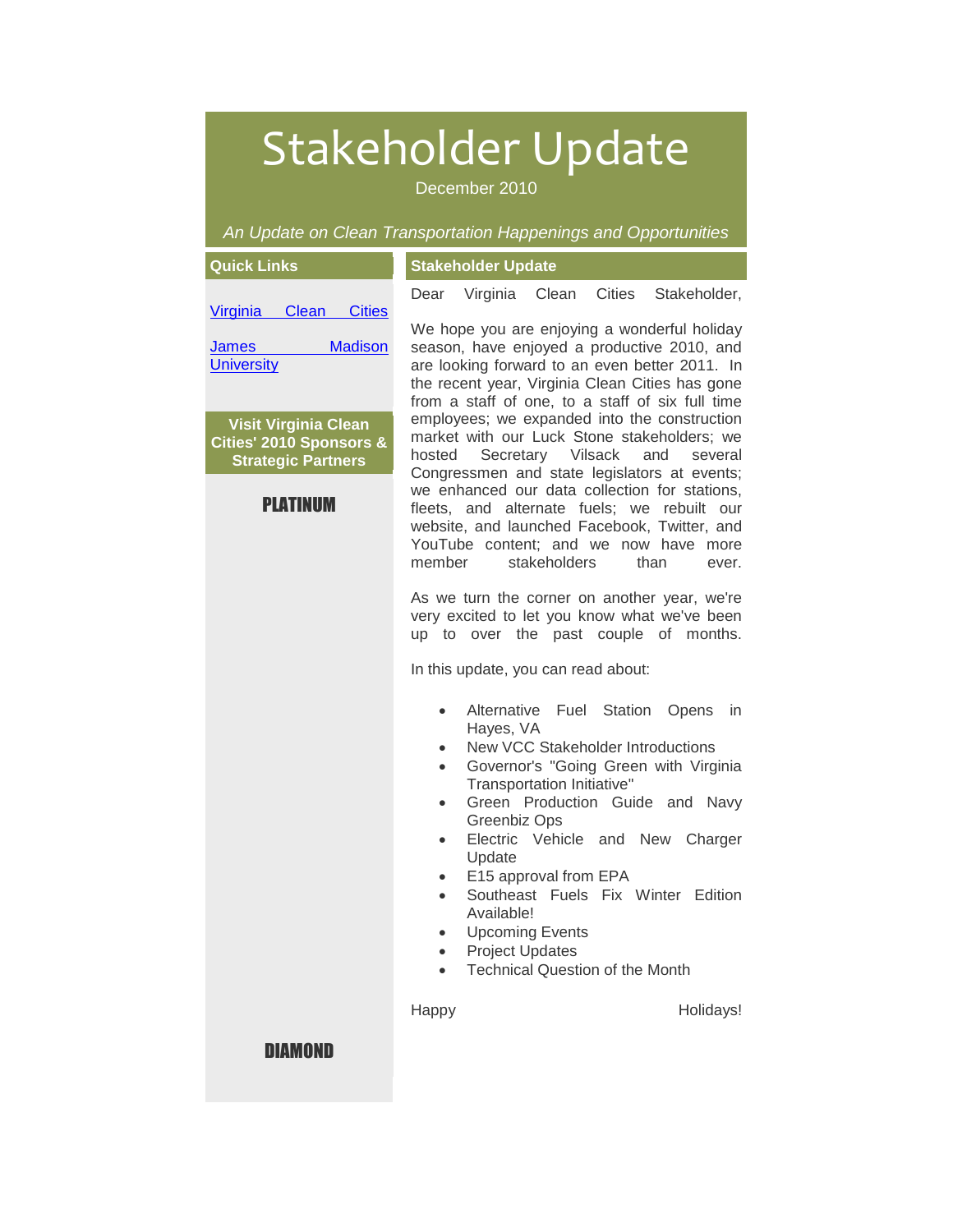|                                | Chelsea<br>Director, Virginia Clean Cities                                                                                                                                                                                                                                                                                                                                                                                                                                                                                | <b>Jenkins</b> |
|--------------------------------|---------------------------------------------------------------------------------------------------------------------------------------------------------------------------------------------------------------------------------------------------------------------------------------------------------------------------------------------------------------------------------------------------------------------------------------------------------------------------------------------------------------------------|----------------|
|                                | <b>New Virginia Clean Cities Stakeholders</b><br>like to<br>We.<br>would<br>welcome<br>our<br>TCI<br>stakeholders,<br>OpConnect.<br>and                                                                                                                                                                                                                                                                                                                                                                                   | new            |
| <b>Sponsorship Information</b> | <b>NEW PLATINUM SPONSOR &amp; STRATEGIC</b><br><b>PARTNER</b>                                                                                                                                                                                                                                                                                                                                                                                                                                                             |                |
|                                | <b>TCI</b> strives to provide scalable,<br>repeatable, and supportable<br>solutions that solve the problems<br>or meet the needs, dreams, and<br>desires<br>of<br>organizations,<br>communities, and governments.<br>individuals,<br>They foster growth, improve financial capacity,<br>and reduce consumable resources and waste<br>for                                                                                                                                                                                  | customers.     |
|                                | They establish strong and genuine partnerships<br>between their internal community and their<br>customers and collaborators. They carefully<br>consider the impact of our decisions and<br>solutions on the community ecosystems that<br>our customers inhabit. TCI's teams can further<br>economic, environmental, and technological<br>sustainability for their customers and the world.<br>TCI is a Platinum Strategic Partner and can be<br>found<br>online<br>http://www.teleinc.com.<br>at                          |                |
|                                | <b>STAKEHOLDER</b><br><b>NEW</b><br><b>SPONSOR</b>                                                                                                                                                                                                                                                                                                                                                                                                                                                                        |                |
|                                | provides<br><b>OpConnect</b><br>metered<br>infrastructure and chargers for electric vehicles.<br>Their equipment includes a flexible out-of-<br>home advertising networked and financially<br>system, which is<br>installed<br>supported<br>maintained for free by OpConnect. Businesses,<br>municipalities, airports, and universities can<br>develop multi-year agreements for equipment<br>which will commence deploying in Q1 of<br>2011. OpConnect is a Stakeholder and can be<br>found online at www.opconnect.com. | parking<br>and |

**Phillips Alternative Fuel Station Opening in Gloucester**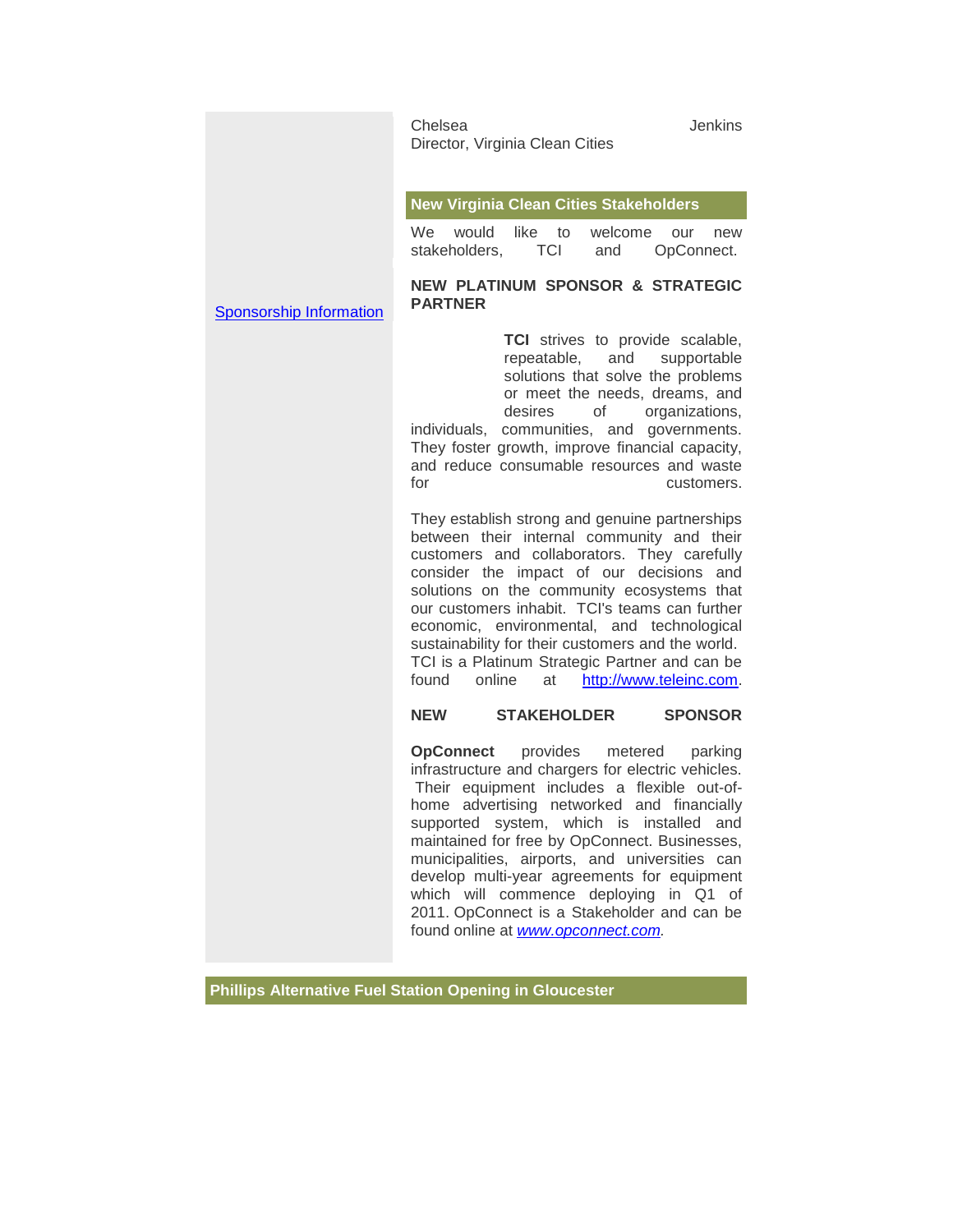[P](https://pod51004.outlook.com/owa/redir.aspx?C=5d734f545ccd41918942d4f004ace4eb&URL=http%3a%2f%2fwww.youtube.com%2fwatch%3fv%3djY4uO--O1w0)hillips Energy, Inc. and Virginia Clean Cities celebrated the growth of alternative fuels in Virginia at the Grand Opening of the new and open to the public Phillips Energy Fueling Station on October 8th in Hayes, VA. As part of this opening, the public was treated to E85 for only \$.85/gallon. This new public 24-hour fueling facility will include B20 biodiesel, E85 ethanol, and propane Autogas as well as gasoline and diesel. View a video of the opening event [here.](https://pod51004.outlook.com/owa/redir.aspx?C=5d734f545ccd41918942d4f004ace4eb&URL=http%3a%2f%2fr20.rs6.net%2ftn.jsp%3fllr%3dtdq8upcab%26et%3d1103945689445%26s%3d2932%26e%3d001Px50nTwu99LtfV4mTdxpsO6lQyUqqaBU2tRnfiiQwDsELk8h8PJL5tHrAfRAJ8215lGARiuE0pd8NZPun2oyrwSUM5Ha7V08QQVZ6myhPWm3TdYulLE8wRMprODiLe4S60c0hxePwq6LhnsQk4iQ6Q%3d%3d)

### **Going Green with Virginia Transportation**

Governor Bob McDonnell announced the launch of the "Going Green with Virginia Transportation" Initiative. The initiative, designed to increase the environmental focus of the Commonwealth's six transportation agencies, as well as achieve cost-savings, will also provide current information to the public on a variety of transportation-related environmental programs. This initiative is consistent with the cost-saving recommendations made by the Governor's Commission on Government Reform & Restructuring, including a proposal to reduce spending and fuel consumption by increasing telecommuting within state agencies.

Speaking about the initiative, Governor McDonnell stated, "The environmental impact of transportation is significant and it can be lessened by utilizing a variety of new technologies, practices and research. Each of our transportation agencies will be actively involved in and committed to this initiative. This initiative is part of our 'all the above' approach to making Virginia energy independent, as well as encouraging our agencies to be more conscious of the environmental impact of their operations."

The initiative is multifaceted and will reduce waste, increase use of renewable materials, and pursue a goal of at least 20% of eligible workforce telecommuting. The initiative will also mandate the purchase and lease of Energy Star appliances when avalable, seek to procure diesel with a 2% bioor green-diesel blend, and ultimately decrease energy consumption buy at least 5% for FY 2012. [http://www.transportation.virginia.gov/Green/](https://pod51004.outlook.com/owa/redir.aspx?C=5d734f545ccd41918942d4f004ace4eb&URL=http%3a%2f%2fr20.rs6.net%2ftn.jsp%3fllr%3dtdq8upcab%26et%3d1103945689445%26s%3d2932%26e%3d001Px50nTwu99KP8ar0P1sx1RbQE-FASous0-BUU3tkyus9jVCKhHMgklF6I0AQyUeRGThKicN4CGxblbsmHLAed8IWFuzA93Vsh96szw7xRkLvGAjiA56-l-YlqJanWQGObOJov6YL4VMl82xVQ-nAXw%3d%3d)

#### **Film Industry Green Production Guide**

The Producers Guild of America's Green Production Guide lists vendors of green things. Virginia alternative fuel suppliers & stations may be interested in being being being listed.

The link to apply to be listed is: [http://www.greenproductionguide.com/vendor-apply](https://pod51004.outlook.com/owa/redir.aspx?C=5d734f545ccd41918942d4f004ace4eb&URL=http%3a%2f%2fr20.rs6.net%2ftn.jsp%3fllr%3dtdq8upcab%26et%3d1103945689445%26s%3d2932%26e%3d001Px50nTwu99JsjVICEUhvOMAPgoOXhoCeu7bIzm31HJgg7yBaXhAab7xUmeie91SFtSHnegM01u69iVEjC6CDmdJM8kf6VHHPKG2oBFdnShbI9kaHlD70-G8bgqRCYYoYNYcqxZ_5-6HQlA4ecOeH2A%3d%3d) .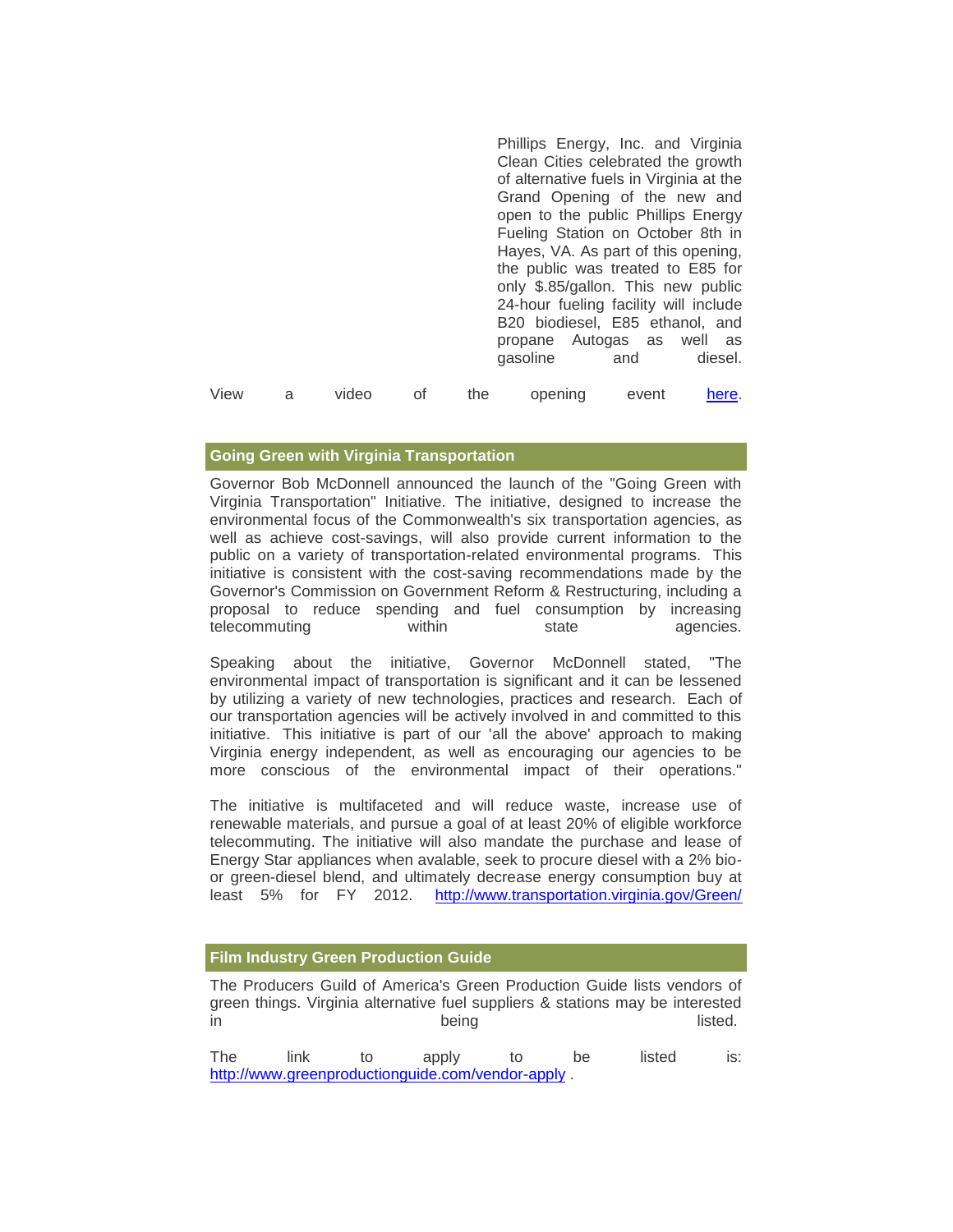#### **SECNAV Green Biz Ops**

Administrator Karen Mills of the Small Business Administration and Secretary of the Navy Ray Mabus recently signed a memorandum of understanding to provide contract opportunities for small businesses on sustainable energy programs, pilots, and initiatives. This was accompanied by the launch of the Green Biz Ops website. The Green Biz Opps web page will serve as a single authoritative source for Naval acquisition opportunities and other initiatives that support the Secretary of the Navy's (SECNAV) Naval Energy Vision: "The Navy and Marine Corps will lead the Department of Defense and the nation in bringing about improved energy security, energy independence, and a new energy economy".

The new website is [:](https://pod51004.outlook.com/owa/redir.aspx?C=5d734f545ccd41918942d4f004ace4eb&URL=http%3a%2f%2fr20.rs6.net%2ftn.jsp%3fllr%3dtdq8upcab%26et%3d1103945689445%26s%3d2932%26e%3d001Px50nTwu99IyDedwrp-I0N2DI_G7bVql0yFxdM3tqFhtbLfcn3PzV2OKYUEwQBnqa0VJg_47IVGU6O_O60wZwuf4igkQ2GfABBNByWRBCDosPcGRLAT3JmoLGfa9X-JFWhvBCOWjZZw7yHBuMAhY-bKmupADgBeDG_zKlTJwxus%3d) [https://acquisition.navy.mil/rda/home/secnav\\_green\\_biz\\_opps](https://pod51004.outlook.com/owa/redir.aspx?C=5d734f545ccd41918942d4f004ace4eb&URL=http%3a%2f%2fr20.rs6.net%2ftn.jsp%3fllr%3dtdq8upcab%26et%3d1103945689445%26s%3d2932%26e%3d001Px50nTwu99IyDedwrp-I0N2DI_G7bVql0yFxdM3tqFhtbLfcn3PzV2OKYUEwQBnqa0VJg_47IVGU6O_O60wZwuf4igkQ2GfABBNByWRBCDosPcGRLAT3JmoLGfa9X-JFWhvBCOWjZZw7yHBuMAhY-bKmupADgBeDG_zKlTJwxus%3d)

#### **Get Ready - Electric Vehicles**

The Virginia Get Ready workgroup has completed initial efforts on most of Virginia's Electric Vehicle Plan. This document was released at the Governor's Energy Conference and also posted on a new electric vehicles website at [www.virginiaev.org](https://pod51004.outlook.com/owa/redir.aspx?C=5d734f545ccd41918942d4f004ace4eb&URL=http%3a%2f%2fr20.rs6.net%2ftn.jsp%3fllr%3dtdq8upcab%26et%3d1103945689445%26s%3d2932%26e%3d001Px50nTwu99LvN6pbkeZQO2C55cnMf1vUVItaQjvzvR7XWSUi4V3U7FOoVNDKc7tK3bRURzyz7NZkuyWPWrGwjiIJqPBD31yfZwDTAWOH-BcILn5A13bOJQ%3d%3d) along with additional electric vehicle information.

Mayor Dwight C. Jones announced on Thursday October 28th that the city will launch an electric vehicle pilot for the city's fleet. The announcement coincided with a visit from Ford Motor Company as part of Ford's "Charging into the Future Electric Vehicle Tour" that began in Portland, Ore. in August. Richmond was chosen as one of 14 stops where Ford is debuting the Transit Connect Electric demo vehicle. A video of the event is available here: [http://www.youtube.com/watch?v=I7RTZeqiMjs&feature=player\\_embedded](https://pod51004.outlook.com/owa/redir.aspx?C=5d734f545ccd41918942d4f004ace4eb&URL=http%3a%2f%2fr20.rs6.net%2ftn.jsp%3fllr%3dtdq8upcab%26et%3d1103945689445%26s%3d2932%26e%3d001Px50nTwu99Kt5-pBw14Jx6sWy5Y2u9UTJjGBwb5nb3B7Y1t62U0v8N9K_8e-yN5zAaA6AoX9GjSVkjWFOCLxIJFS0ManUjqA_0ViPjzyv1ONSJ_4WmIJFOs4eeCGnW0_d2bivZ8CIf_Jzfs4Mdb8eocjAC-yZ-wC8Xzxo3BymRM8HT3sfTFcDw%3d%3d)

Ford Motor Company has announced first markets that will sell the 2012 Focus Electric, Ford's first all-electric, zero CO2-emissions passenger car. The first markets selected for Ford Focus Electric: are Richmond, VA, Washington D.C.; Atlanta, Austin and Houston, Texas; Boston, Chicago, Denver, Detroit, Los Angeles, San Francisco, San Diego, New York, Orlando, Fla., Phoenix and Tucson, Ariz.; Portland, Ore.; Raleigh Durham, N.C.; and Seattle.

Solar Services in Virginia Beach has recently unveiled a pair of public Level 1 and Level 2 chargers at their facility near the Lyndhaven Mall. Both chargers are at 877 Seahawk Circle, in Virginia Beach. Solar Services promotes electric vehicle chargers with solar electric panels. They do work all over the state and look to promote this technology as smart for small business and homeowner alike. http://www.solarservices.com

if you are in Northern Virginia, [CLICK HERE](https://pod51004.outlook.com/owa/redir.aspx?C=5d734f545ccd41918942d4f004ace4eb&URL=http%3a%2f%2fr20.rs6.net%2ftn.jsp%3fllr%3dtdq8upcab%26et%3d1103945689445%26s%3d2932%26e%3d001Px50nTwu99Id3cmyo6FpMPiX_yU600w5EwA8YWwt2Od0-yQN_RbM06Hlp6nKuElP__s2G0QyaX5DRi9TCpM6cRERcvFnAtYzDmxq7UIhvFyo-WkoPpHoDRtZc1YYP10KrDw9CPQgFwNQt_yE1l535A%3d%3d) to check your 5 digit zip code is located within one of the nine ChargePoint America metro areas. If so, you may be eligible to receive free charging stations funded by the ChargePoint America Department of Energy program grant.

#### **E15 Announcement from EPA**

On October 13, 2010, the Environmental Protection Agency partially granted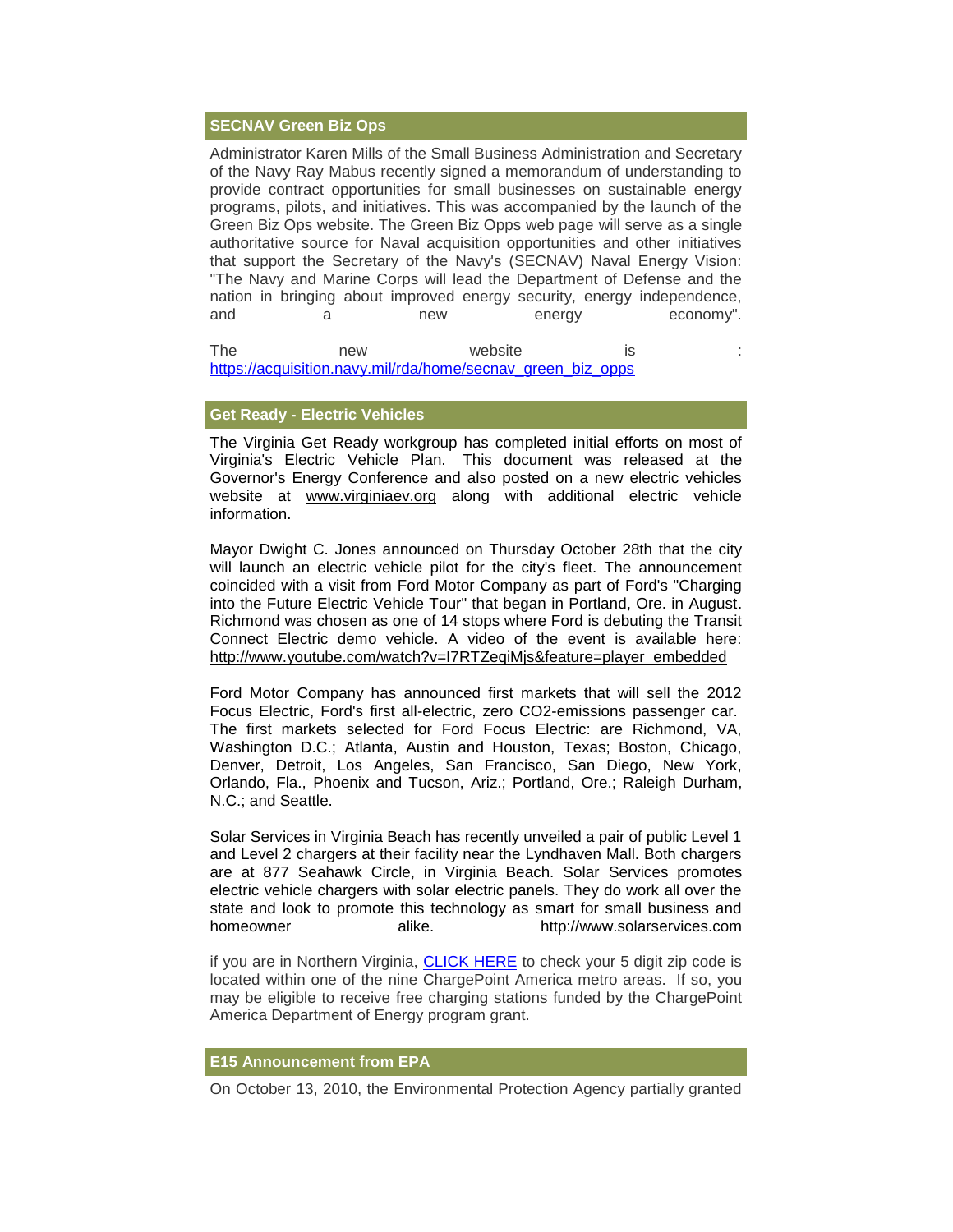Growth Energy's waiver request application submitted under section 211(f)(4) of the Clean Air Act. This partial waiver will allow fuel and fuel additive manufacturers to introduce into commerce gasoline that contains greater than 10 volume percent (vol%) ethanol and up to 15 vol% ethanol (E15) for use in certain motor vehicles once certain other conditions are fulfilled.

The E15 Technology Bulletin below provides additional information on E15 and answers common questions. E15 will not enter the marketplace until regulations and laws are updated.

[http://www.afdc.energy.gov/afdc/technology\\_bulletin\\_1210.html](https://pod51004.outlook.com/owa/redir.aspx?C=5d734f545ccd41918942d4f004ace4eb&URL=http%3a%2f%2fr20.rs6.net%2ftn.jsp%3fllr%3dtdq8upcab%26et%3d1103945689445%26s%3d2932%26e%3d001Px50nTwu99L3LGS2u-GYLMp31aldi_4Vx1uOL1Z1kloQEhbIfbtgWIUO8cyZbzipH0JEBmqwTn1VcRiQjDKV-cgJ3KObBvxrz4IzoenubgHuazwaru30ymyGz-8hyptVB01X6aM-qypCZjNuHh0jpDKUH2XlwqPp5ShYZGWshbo%3d)

#### *Southeastern Fuels Fix* **Winter Edition Available**

Please enjoy the Winter 2011 edition of the *[Southeastern Fuels Fix](https://pod51004.outlook.com/owa/redir.aspx?C=5d734f545ccd41918942d4f004ace4eb&URL=http%3a%2f%2fr20.rs6.net%2ftn.jsp%3fllr%3dtdq8upcab%26et%3d1103945689445%26s%3d2932%26e%3d001Px50nTwu99Knb4p32WExG1OGMc1YoHAXIwYuP9Tue5SZtAflYMo7UnmVbEEWjaY_OGOvSpXGE1RrpVtnCwRQaaEGq6GzwfhLDQWa4tYYhmpwG0PROcftiguqBSnK57aWwlcgVuh6-aZLN7mQXfu13A%3d%3d)* Ezine. Included in this edition are articles about:

· Cover article -- Sexy Beasts - You Want One · Roush CleanTech - See the current Liquid Propane Injection System vehicles!

· Tennessee Biofuels Map - See all the stations · 10+ Public CNG Stations in Georgia to Become Reality · Clean Energy & Choice Environmental - Showing How CNG Works · Winner of the Automotive X Prize is from the SE: meet the Wave II Get past the BS - learn the Facts about Ethanol · AireDock - Your Solution for Stopping Idling at Truck Stops

· Sun and water as you fuel? A Tennessee professor already did it. · plus much more...

#### **VCC Project Related News**

**Get Ready - Electric Vehicles** The Virginia Get Ready workgroup has completed initial efforts on most of Virginia's Electric Vehicle Plan. This document was released at the Governor's Energy Conference and also posted on a new electric vehicles website at virginiaev.org. Questions or electric vehicle considerations can be sent to to aharned@hrccc.org.

## **E85** Infrastructure

Virginia opened the 5th public E85 station in Gloucester on October 8th. A video of the station opening is [available here.](https://pod51004.outlook.com/owa/redir.aspx?C=5d734f545ccd41918942d4f004ace4eb&URL=http%3a%2f%2fr20.rs6.net%2ftn.jsp%3fllr%3dtdq8upcab%26et%3d1103945689445%26s%3d2932%26e%3d001Px50nTwu99LtfV4mTdxpsO6lQyUqqaBU2tRnfiiQwDsELk8h8PJL5tHrAfRAJ8215lGARiuE0pd8NZPun2oyrwSUM5Ha7V08QQVZ6myhPWm3TdYulLE8wRMprODiLe4S60c0hxePwq6LhnsQk4iQ6Q%3d%3d) Late this year, we will open a station in Southwest Virginia in partnership with Sheetz. A 6th station has also opened in Ashburn Virginia.

**Southeast Propane Autogas Development Program** Please visit [http://www.usepropaneautogas.com/](https://pod51004.outlook.com/owa/redir.aspx?C=5d734f545ccd41918942d4f004ace4eb&URL=http%3a%2f%2fr20.rs6.net%2ftn.jsp%3fllr%3dtdq8upcab%26et%3d1103945689445%26s%3d2932%26e%3d001Px50nTwu99JitnlkOAN3GO9W52H88RwGOThROvv3lwzFAhpjSxqLbJYy3crleFSwTTNWCF6-4O4J_c3RYZKLot9NNPNpL_tKCeLP1fl3td-tlQWptDTi8gFe6bqRclne) and [http://www.usepropaneautogas.com/blog/](https://pod51004.outlook.com/owa/redir.aspx?C=5d734f545ccd41918942d4f004ace4eb&URL=http%3a%2f%2fr20.rs6.net%2ftn.jsp%3fllr%3dtdq8upcab%26et%3d1103945689445%26s%3d2932%26e%3d001Px50nTwu99LarFI0YDmAM5zUl68_T9JIi4Pzf7Diviu53uuL2fZBaVoZM3my0eonEuLdYXQCtJeEgO88dET6FLANw7cc49v-ZuI4D5qnPhrdlm-XVc8QhQrpudyQP-fJBYfs7lX1uLc%3d) to see project updates.

**Virginia Public Fleets Clean Diesel Program** Conversions and repowers are taking place now as part of the Luck Stone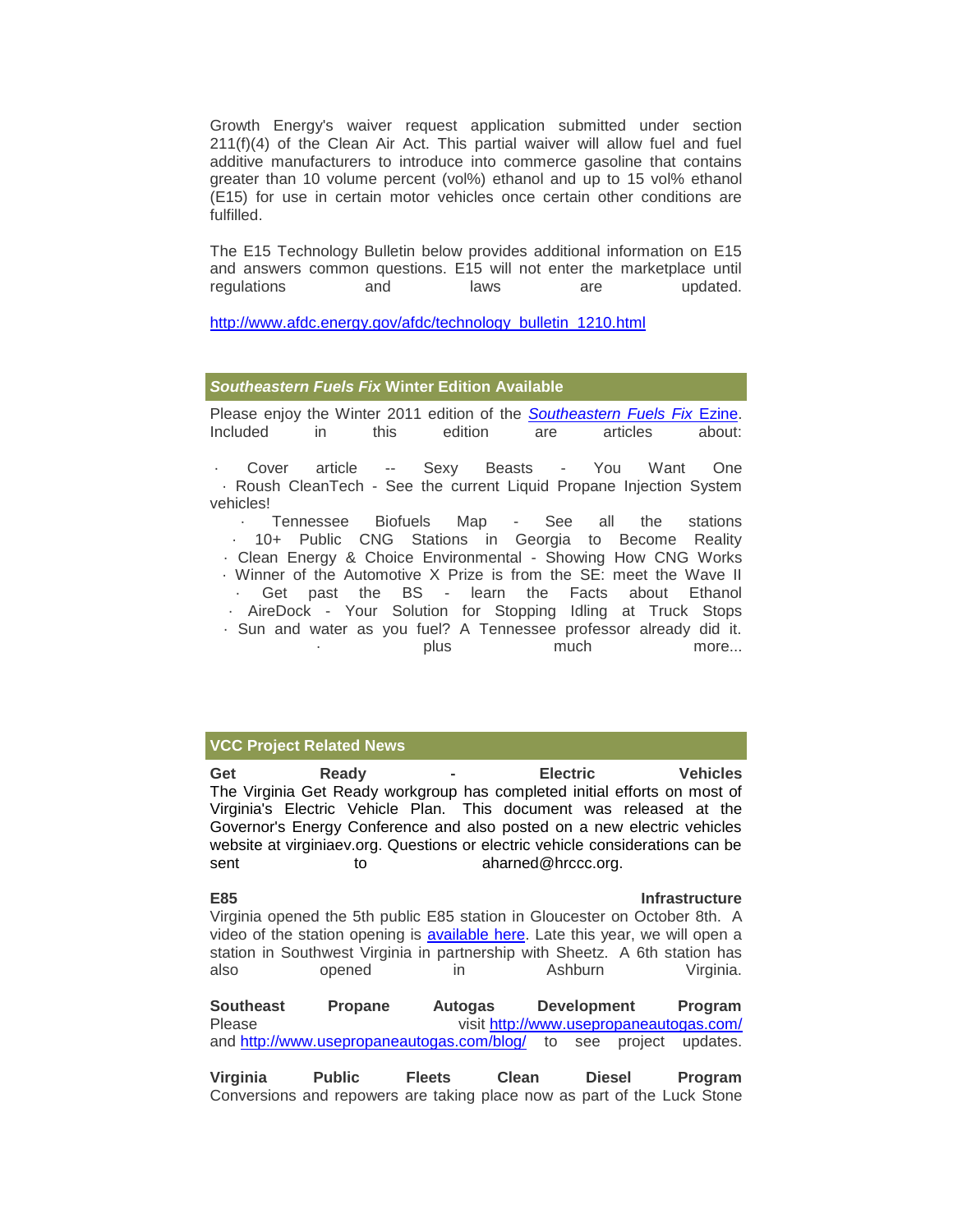Construction Repower project. A media kick-off event was held on 9/16 in the Richmond area. *area* 

Spotsylvania County Public Schools put 4 new propane school buses in to service, increasing the number from 5 to 9 total propane school buses operating in the state. A press conference will be held to celebrate this huge milestone - stay tuned!

HRT is working on retrofitting their transit buses with diesel particulate filters (DPFs) to further reduce emissions.

Richmond Department of Public Utilities

**Virginia Green Operator (GO) Program** The Virginia Port Authority's GO Program has been a huge success, and we are happy to report the program has experienced so much interest that there is now a waiting list of drayage truck owners and drayage companies wanting to participate. The Green Operators (GO) Program provides rebates to retrofit older vehicles with more emmision-efficient engines and recognizes partners for setting and achieving goals for reducing air pollution and greenhouse gases associated with the transport of goods. VCC is working on developing a website for the program, so stay tuned!

EPA Clean School Bus Idle-reducing engine-block heaters have been installed on 14 school buses in Albemarle County, closing out this very successful Virginia program.

**DOE** Hydrogen **Education** VCC will be holding three hydrogen seminars in the coming months. The first will be at the University of Maryland on January 20th, followed by a second at James Madison University on February 25th, and a third in Fairfax on March 23rd. See our website for more information, or contact our office at (540) 568-8896.

#### **Upcoming Events and Conferences**

*January 19, 2011*: [Ethanol Blending Webinar](https://pod51004.outlook.com/owa/redir.aspx?C=5d734f545ccd41918942d4f004ace4eb&URL=http%3a%2f%2fr20.rs6.net%2ftn.jsp%3fllr%3dtdq8upcab%26et%3d1103945689445%26s%3d2932%26e%3d001Px50nTwu99K9KIro1sLM8_-_4xWB47NPw50qpWsR7RhnG79yReGqm71cgwdBduEbeISopyV3kwpDRjWibCFLdQXKkaFYY7vj92ouMhE2xm3uTLegyRAhoq_fs7K4aSsfBIJywQ_RPfRrxPzUG5nWCa7N0DIRfI83) from 2pm to 3pm. 2011 brings the possibility of new blends, the promise of new infrastructure programs, the challenge of new regulations, and the opportunity of a large expansion of the flex-fuel vehicle fleet. The Blend Your Own Ethanol Campaign kicks off year two by helping stakeholders learn how ethanol and blender pumps can be the answer to dealing with all of those variables while positioning your business to stay ahead of your competition. [http://www.byoethanol.com/](https://pod51004.outlook.com/owa/redir.aspx?C=5d734f545ccd41918942d4f004ace4eb&URL=http%3a%2f%2fr20.rs6.net%2ftn.jsp%3fllr%3dtdq8upcab%26et%3d1103945689445%26s%3d2932%26e%3d001Px50nTwu99LgimhkIavzJhZHNX26UXw4iXs9x7cPEQiQ_U1vLiRRA0Jr3ZZeEsHQArbbO3DjIf5tvZSRt-HR3BMACkngOAFBcktGz_J_QyaxTFwIpRoL1g%3d%3d)

*January 20, 2011:* Hydrogen Seminar at University of Maryland. Virginia Clean Cities and UMD will host an informational seminar on hydrogen technology.

February 6-9 2011: [NBB National Biodiesel Conference](https://pod51004.outlook.com/owa/redir.aspx?C=5d734f545ccd41918942d4f004ace4eb&URL=http%3a%2f%2fr20.rs6.net%2ftn.jsp%3fllr%3dtdq8upcab%26et%3d1103945689445%26s%3d2932%26e%3d001Px50nTwu99Jk-99a9X5RlbcfAOQG5JbEJW8RX9KqkJoIJAksLj5hf0d_Q4StYqQpIbnAf2IC_yQuv6H5oFAdEbdgEdOSKNjsU7Z_iB6GqLaudGhwaPZQbXEKkpRHoEWybcV3BhOu-Bw%3d)

*February 20-22 2011:* [National Ethanol Conference](https://pod51004.outlook.com/owa/redir.aspx?C=5d734f545ccd41918942d4f004ace4eb&URL=http%3a%2f%2fr20.rs6.net%2ftn.jsp%3fllr%3dtdq8upcab%26et%3d1103945689445%26s%3d2932%26e%3d001Px50nTwu99LiZKF6R8uHteQYNNikTKUJqY453N6_ujKmH-qyd7WFVz-hQTsadWK0zr70iDzFQF9PfofRXLlEedp1KPVMTTPIq5bLrAE6_PNM2qvQl5gHXnO3YFfLJori)

*February 25, 2011*: Hydrogen Seminar at James Madison University. Virginia Clean Cities and JMU will host an informational seminar on hydrogen